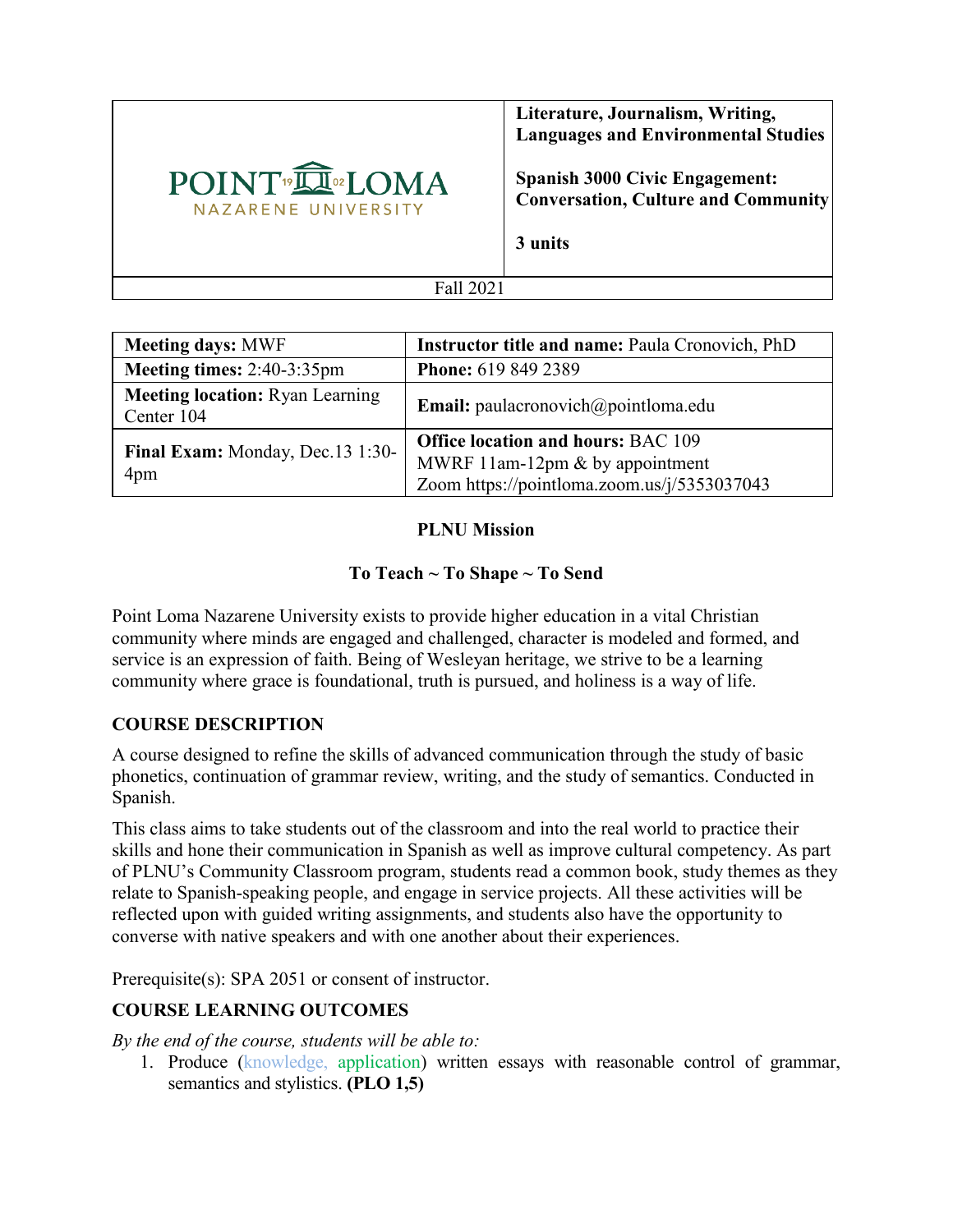- 2. Speak (application) Spanish in various controlled situations with reasonable control of grammar, vocabulary usage and correct pronunciation. **(PLO 3,5)**
- 3. Apply (application) basic phonetics to improve pronunciation. **(PLO 3,5)**
- 4. Comprehend (comprehension) the main idea of connected oral discourse in the target language. **(PLO 2)**
- 5. Discuss (comprehension, analysis)with fellow students cultural mores and patterns of living as studied in and out of the classroom setting. **(PLO 4,6)**

## **REQUIRED TEXTS AND RECOMMENDED STUDY RESOURCES**

1. *Taller de escritores*, 3rd ed. With Supersite access on vhlcentral.com

Available for purchase here (one semester access is sufficient): <https://vistahigherlearning.com/school/pointloma>

- 2. Takei, George. *They Called Us Enemy*. 2019. (Paperback, Kindle version, shared copies, etc. all acceptable)
- 3. Attendance of Community Classroom events and dinner. Excursions to City Heights neighborhood for service learning—TBD due to Covid restrictions.

#### **ASSESSMENT AND GRADING**

Weighted grade categories are as follows:

| Homework: $15%$                             |
|---------------------------------------------|
| Quizzes: 10%                                |
| Midterm exam: $10\%$                        |
| Service/Community Classroom engagement: 10% |
| Writing: 30%                                |
| Oral presentations/conversation: 5%         |
| Final exam: 20%                             |

Grades will be based on the following:

#### **Grade Scale Based on Percentages**

|               | B                |               |               |                |
|---------------|------------------|---------------|---------------|----------------|
| Outstanding   | <b>Excellent</b> | Good          | Acceptable    | Unacceptable   |
| $A$ 93-100    | $B+87-89$        | $C+77-79$     | $D+67-69$     | F Less than 59 |
| $A - 90 - 92$ | B 83-86          | $C$ 73-76     | D $63-66$     |                |
|               | $B - 80 - 82$    | $C - 70 - 72$ | $D - 60 - 62$ |                |

# **INCOMPLETES AND LATE ASSIGNMENTS**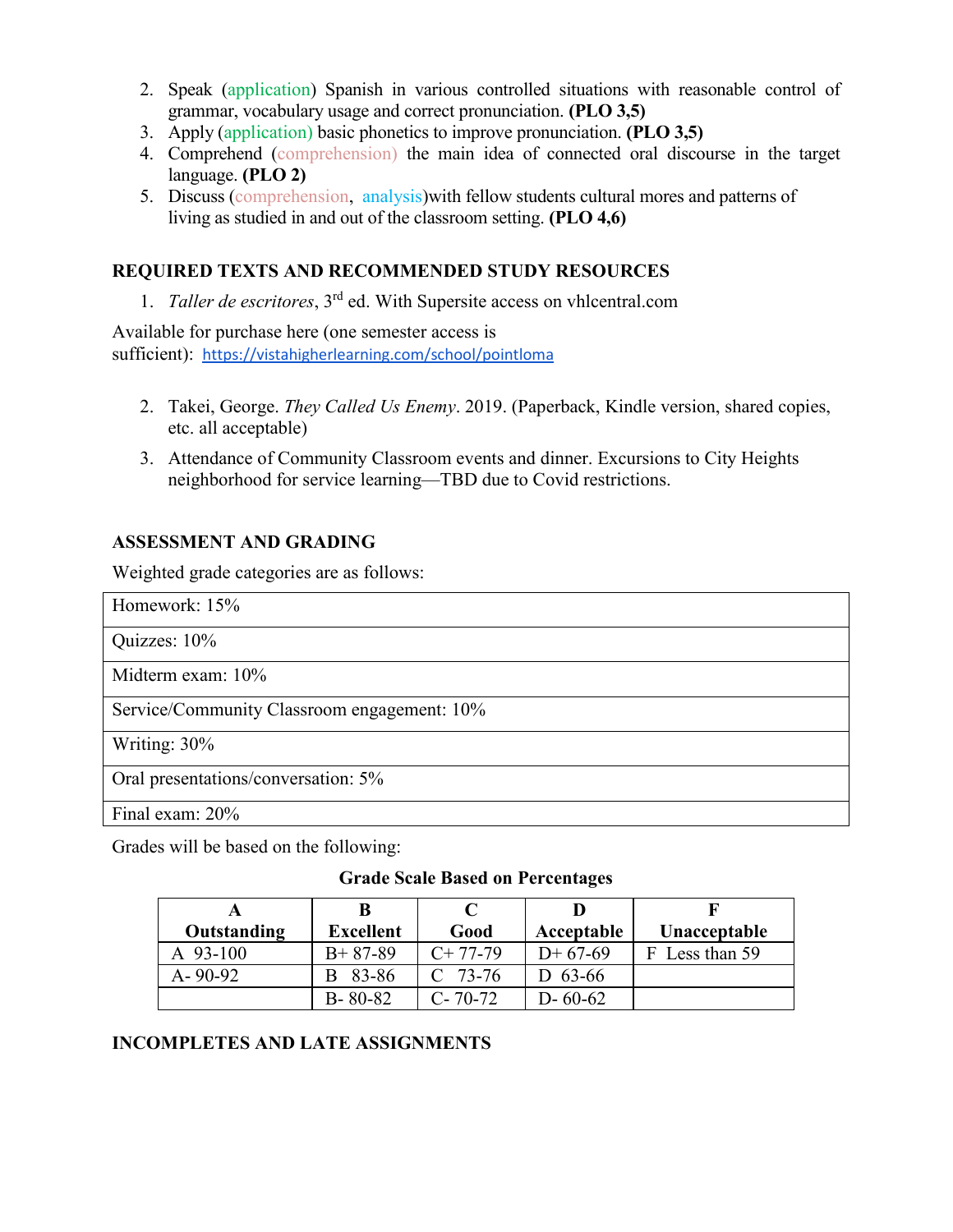All assignments are to be submitted/turned in by the beginning of the class session when they are due—including assignments posted in Canvas and on the Supersite. Incompletes will only be assigned in extremely unusual circumstances.

# **PLNU COPYRIGHT POLICY**

Point Loma Nazarene University, as a non-profit educational institution, is entitled by law to use materials protected by the US Copyright Act for classroom education. Any use of those materials outside the class may violate the law.

# **PLNU ACADEMIC HONESTY POLICY**

Students should demonstrate academic honesty by doing original work and by giving appropriate credit to the ideas of others. Academic dishonesty is the act of presenting information, ideas, and/or concepts as one's own when in reality they are the results of another person's creativity and effort. A faculty member who believes a situation involving academic dishonesty has been detected may assign a failing grade for that assignment or examination, or, depending on the seriousness of the offense, for the course. Faculty should follow and students may appeal using the procedure in the university Catalog. See [Academic Policies](https://catalog.pointloma.edu/content.php?catoid=52&navoid=2919#Academic_Honesty) for definitions of kinds of academic dishonesty and for further policy information.

# **PLNU ACADEMIC ACCOMMODATIONS POLICY**

PLNU is committed to providing equal opportunity for participation in all its programs, services, and activities. Students with disabilities may request course-related accommodations by contacting the Educational Access Center (EAC), located in the Bond Academic Center [\(EAC@pointloma.edu](mailto:EAC@pointloma.edu) or 619-849-2486). Once a student's eligibility for an accommodation has been determined, the EAC will issue an academic accommodation plan ("AP") to all faculty who teach courses in which the student is enrolled each semester.

PLNU highly recommends that students speak with their professors during the first two weeks of each semester/term about the implementation of their AP in that particular course and/or if they do not wish to utilize some or all of the elements of their AP in that course.

Students who need accommodations for a disability should contact the EAC as early as possible (i.e., ideally before the beginning of the semester) to assure appropriate accommodations can be provided. It is the student's responsibility to make the first contact with the EAC.

# **PLNU ATTENDANCE AND PARTICIPATION POLICY**

Regular and punctual attendance at all class sessions is considered essential to optimum academic achievement. If the student is absent for more than 10 percent of class sessions, the faculty member will issue a written warning of de-enrollment. If the absences exceed 20 percent, the student may be de-enrolled without notice until the university drop date or, after that date, receive the appropriate grade for their work and participation.

# **SPIRITUAL CARE**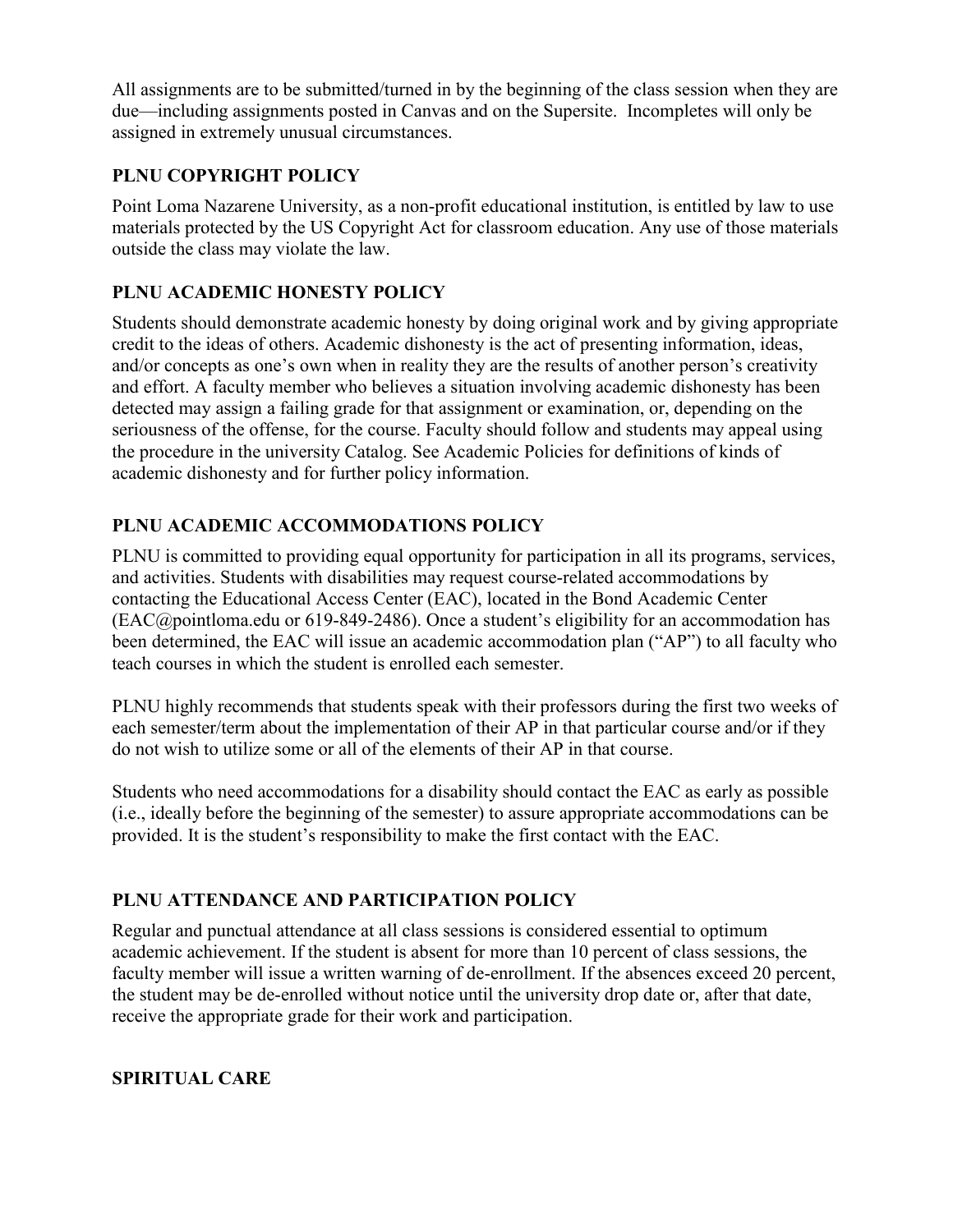Please be aware PLNU strives to be a place where you grow as whole persons. To this end, we provide resources for our students to encounter God and grow in their Christian faith.

If students have questions, a desire to meet with the chaplain or have prayer requests you can contact the Office of Spiritual Development.

## **USE OF TECHNOLOGY**

In order to be successful in the course, you'll need to meet the minimum technology and system requirements; please refer to the *[Technology and System Requirements](https://help.pointloma.edu/TDClient/1808/Portal/KB/ArticleDet?ID=108349)* information. Bring your laptop to class for Supersite access, writing practice, and in-class quizzes and exams. Printed handouts will not be provided. Additionally, students are required to have headphone speakers, microphone, or webcams compatible with their computer available to use. Please note that any course with online proctored exams require a computer with a camera (tablets are not compatible) to complete exams online.

Problems with technology do not relieve you of the responsibility of participating, turning in your assignments, or completing your class work.

# **ASSIGNMENTS AT-A-GLANCE**

- **Vhlcentral.com:** This is where you register in the course, complete daily homework by the due date, do your quizzes in class or at home, complete readings and exercises, and receive instructions for writing assignments.
- **Midterm exam:** You will take a midterm exam, which covers the grammar, vocabulary and class content. This is a closed book, timed exam. Week 8 (Wed., Oct. 20, 2021)
- **Service/Community Classroom:** This class forms part of PLNU's Community Classroom program, which adds an element of culture and depth to the curriculum. A limited number of courses are offered in this program, and most classes and activities take place in the diverse City Heights neighborhood. Students attend events such as dinners, complete a neighborhood exegesis assignment, do community service, and read a common book.
- **Writing:** Students hone their writing skills and complete different types of assignments and essays, do peer reviews, edit and revise, make use of the grammar and vocabulary learned, and learn how to create good theses and arguments. Due dates are in vhlcentral.com and/or in Canvas.
- **Oral presentations/conversation:** Students will be given instructions and expectations for oral presentations. Conversations will be with members of the Spanish-speaking community when possible, as well as within the classroom context, often guided by a certain theme.
- **Final exam:** The final is cumulative with sections to test student knowledge of the grammar, vocabulary, writing capabilities, and other content learned throughout the semester.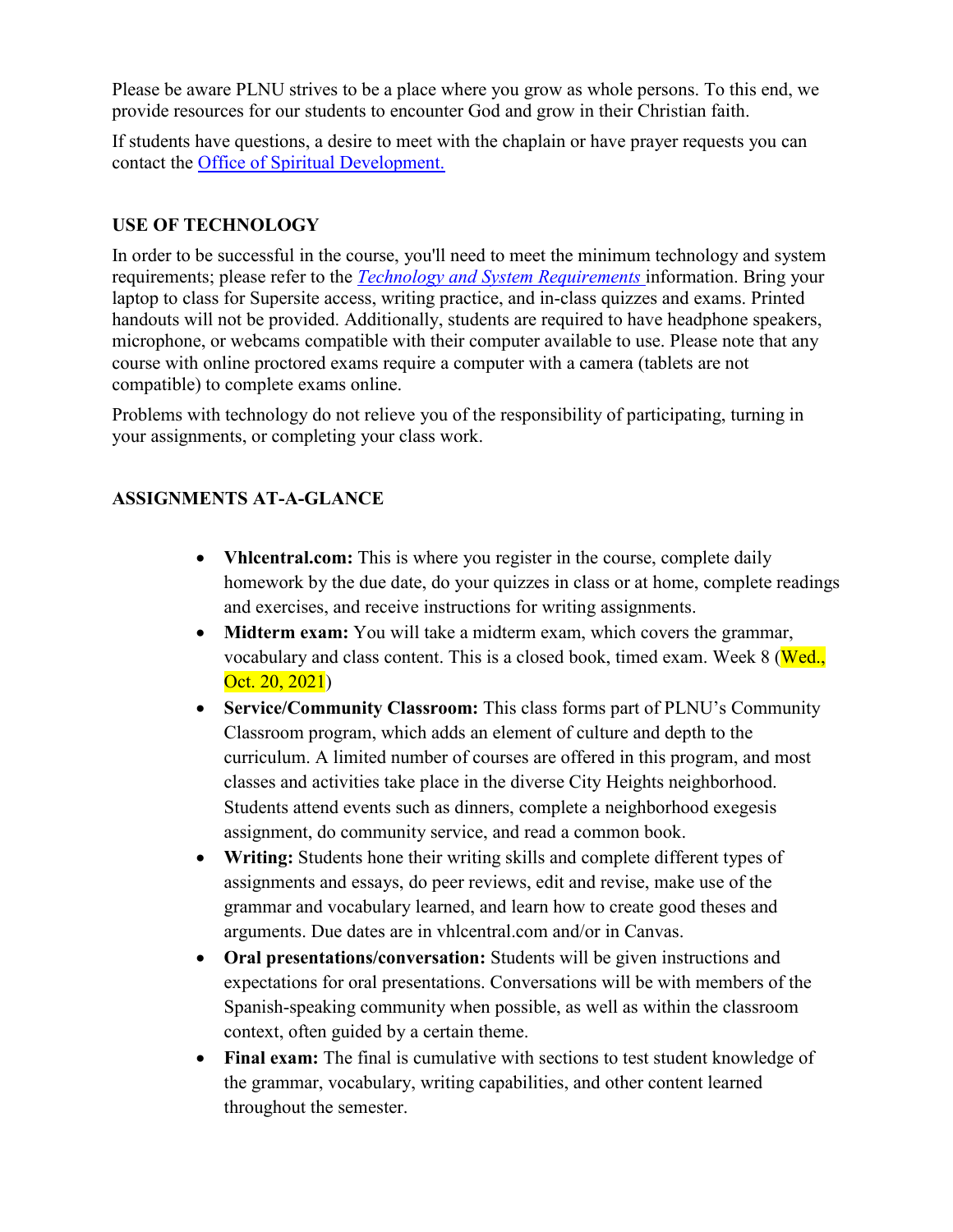# CALENDARIO/ PLAN DE ESTUDIOS

**(Classes meet 3x a week for 1 hour. Note: There are 14 weeks of content; the remaining 3 hours are for review, a mid-term, and holidays. They are not built in to the syllabus.)**

| Semana/Día                           | <b>Objetivos</b>                                                                                                                                                                                                                             | Libro (contenido y<br>trabajo en clase)                                                                                                                                                            | Tarea para la próxima clase                                                                                                                                                                                                            |
|--------------------------------------|----------------------------------------------------------------------------------------------------------------------------------------------------------------------------------------------------------------------------------------------|----------------------------------------------------------------------------------------------------------------------------------------------------------------------------------------------------|----------------------------------------------------------------------------------------------------------------------------------------------------------------------------------------------------------------------------------------|
| Semana 1<br>Día 1<br>L1<br>31 agosto | • Reconocer y<br>entender las<br>distintas formas de<br>descripción y cómo<br>escribirlas.<br>• Reconocer y<br>entender la<br>descripción en<br>la literatura.                                                                               | · Introducción al curso<br>· Introducción a la<br>Lección 1, pp. $2-3$<br>$\bullet$ <i>Lectura</i> , pp. 4–6<br>"El recado"                                                                        | $\bullet$ Leer Léxico 1.1 y 1.2,<br>pp. $7-10$<br>· Supersite: <i>Lección 1</i> : Leer y<br>escuchar "El recado", pp. 4–<br>5; actividades de Lectura;<br>Léxico $1.1 y 1.2$                                                           |
| Semana 1<br>Día 2<br>L1<br>1 sept    | • Reconocer y<br>entender la<br>descripción en<br>la literatura.<br>• Aprender a usar<br>vocabulario para<br>describir lugares,<br>países, ambientes,<br>objetos y personas.<br>• Aprender las<br>expresiones de<br>percepción<br>sensorial. | • Lectura, pp. $4-6$<br>"El recado"<br>· Hablar de Composición,<br>p. 6<br>· Léxico 1.1 Vocabulario<br>para describir, pp. 7–8<br>• Léxico 1.2 Expresiones<br>de percepción sensorial,<br>pp. 9-10 | • [Estudiar Léxico 1.1 y 1.2]<br>para las pruebas, pp. $7-10$ ]<br>• Leer Estructuras 1.3 y 1.4,<br>pp. $11-15$<br>· Supersite: Lección 1:<br>Estructuras 1.3 y 1.4                                                                    |
| Semana 1<br>Día 3<br>L1<br>3 sept.   | · Utilizar el tiempo<br>presente para narrar<br>y describir.<br>• Usar las<br>preposiciones para<br>combinar las partes<br>de una oración.                                                                                                   | $\bullet$ [Prueba <i>Léxico 1.1</i> ]<br>$\bullet$ <i>Estructuras 1.3</i> The<br>present tense; ser and<br>estar, pp. $11-13$<br>$\bullet$ Estructuras 1.4<br>Prepositions, pp. 14–15              | • [Estudiar <i>Estructuras 1.3</i> y<br>1.4 para las pruebas,<br>pp. $11-15$ ]<br>• Leer Estructuras 1.5 y<br>Ortografía y puntuación 1.6,<br>pp. 16-19<br>· Supersite: Lección 1:<br>Estructuras 1.5 y Ortografía<br>y puntuación 1.6 |
| Semana 2                             | Día feriado. 6 sept. Día del trabajo (Labor Day)                                                                                                                                                                                             |                                                                                                                                                                                                    |                                                                                                                                                                                                                                        |
| Semana 2<br>Día 4<br>L1<br>8 sept.   | • Usar los adjetivos<br>para describir.<br>· Utilizar y entender<br>la acentuación de<br>las palabras.                                                                                                                                       | • [Prueba Estructuras 1.4]<br>$\bullet$ Estructuras 1.5<br>Adjectives, pp. 16–18<br>• Ortografía y puntuación<br>1.6 Acentuación I, p. 19                                                          | • [Estudiar <i>Estructuras</i> $1.5 y$<br>Ortografía y puntuación 1.6<br>para las pruebas, pp. 16–19]<br>• Leer Ortografía y<br>puntuación 1.7, pp. 20-21<br>· Supersite: Lección 1:<br>Ortografía y puntuación 1.7                    |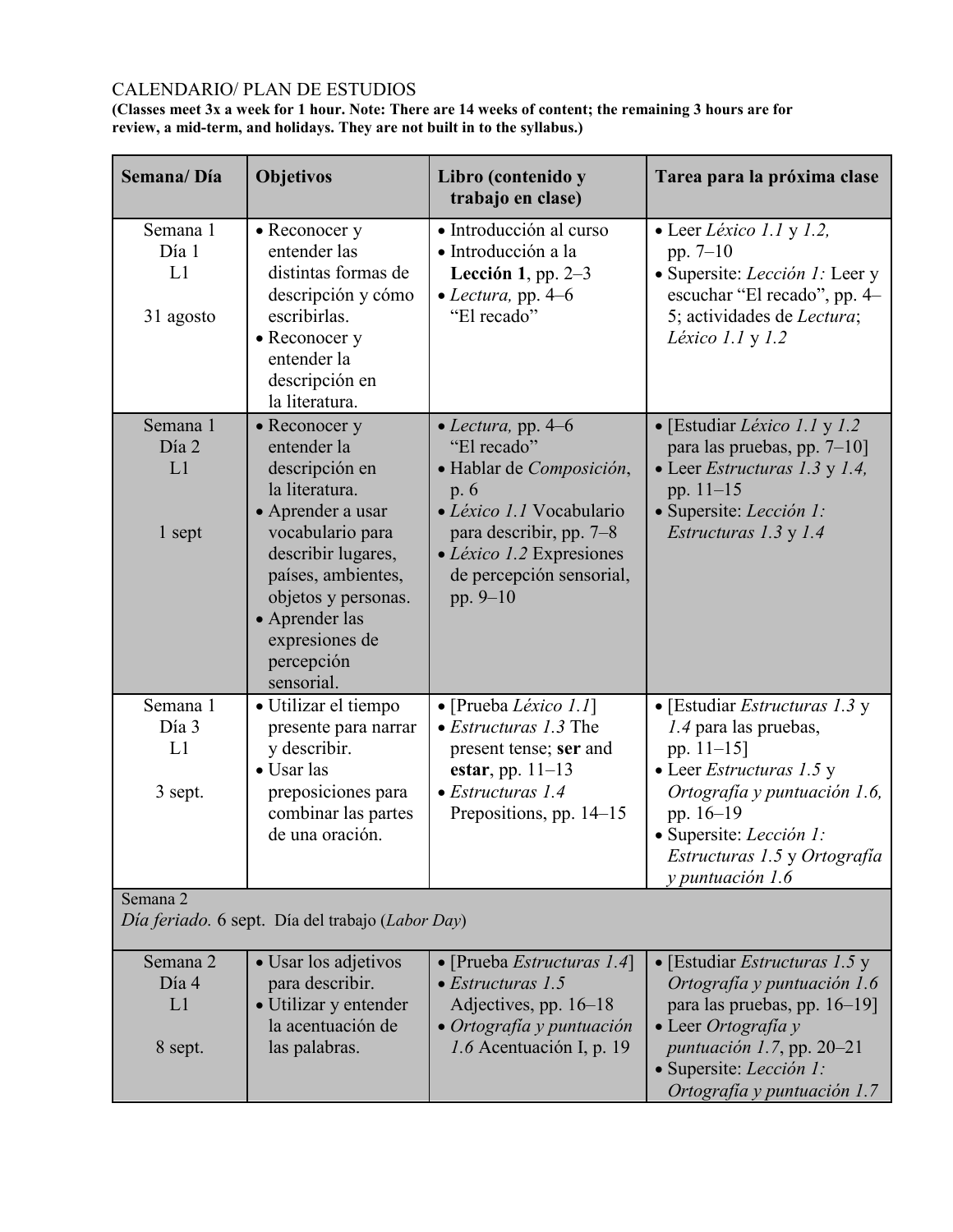| Semana 2<br>Día 5<br>L1<br>$10$ sept. | • Entender y seguir<br>las reglas de<br>puntuación.<br>• Escribir una<br>descripción<br>de personas.                            | $\bullet$ Taller de escritura 1B:<br>La descripción de<br>personas, pp. 26-28<br>• Ortografía y puntuación<br>1.7 Puntuación,<br>pp. $20 - 21$ | • [Prueba Estructuras 1.3]<br>[Estudiar Ortografía y<br>$\bullet$<br>puntuación 1.7 para la<br>prueba, pp. 20-21]<br>· Leer la presentación y el<br>modelo de $IB$ , pp. 26-27<br>· Supersite: Lección 1:<br>Escribir la versión final de<br>$1B$ , pp. 26–28; |
|---------------------------------------|---------------------------------------------------------------------------------------------------------------------------------|------------------------------------------------------------------------------------------------------------------------------------------------|----------------------------------------------------------------------------------------------------------------------------------------------------------------------------------------------------------------------------------------------------------------|
| Semana 3<br>Día 7<br>L1<br>13 sept    | • Repasar la lección.<br><b>COMMUNITY</b><br><b>CLASSROOM</b><br><b>EVENT-DR.</b><br><b>MATA</b>                                | • Entregar versión final<br>$de$ <i>IB</i><br>• Repasar la Lección 1                                                                           | • Supersite: Leer/mirar el<br>material de presentación y<br>realizar las actividades de<br>comprensión; Lección 2:<br>Leer y escuchar "La siesta<br>del martes", pp. 34-39;<br>actividades<br>de Lectura                                                       |
| Semana 3<br>Día 1<br>L2<br>15 sept    | • Aprender a ser<br>$un(a)$ narrador $(a)$<br>eficaz.<br>• Reconocer y<br>comprender la<br>narración en un<br>cuento literario. | · Introducción a la<br>Lección 2, pp. $32-33$<br>$\bullet$ Lectura, pp. 34-41<br>"La siesta del martes"<br>· Hablar de Composición,<br>p. 41   | • Leer Léxico 2.1 y 2.2,<br>pp. 42-45<br>· Supersite: Lección 1:<br>Escribir y entregar la<br>versión final de<br>Composición: La<br>descripción, Taller<br>adicional de escritura;<br>Lección 2: Léxico 2.1 y 2.2                                             |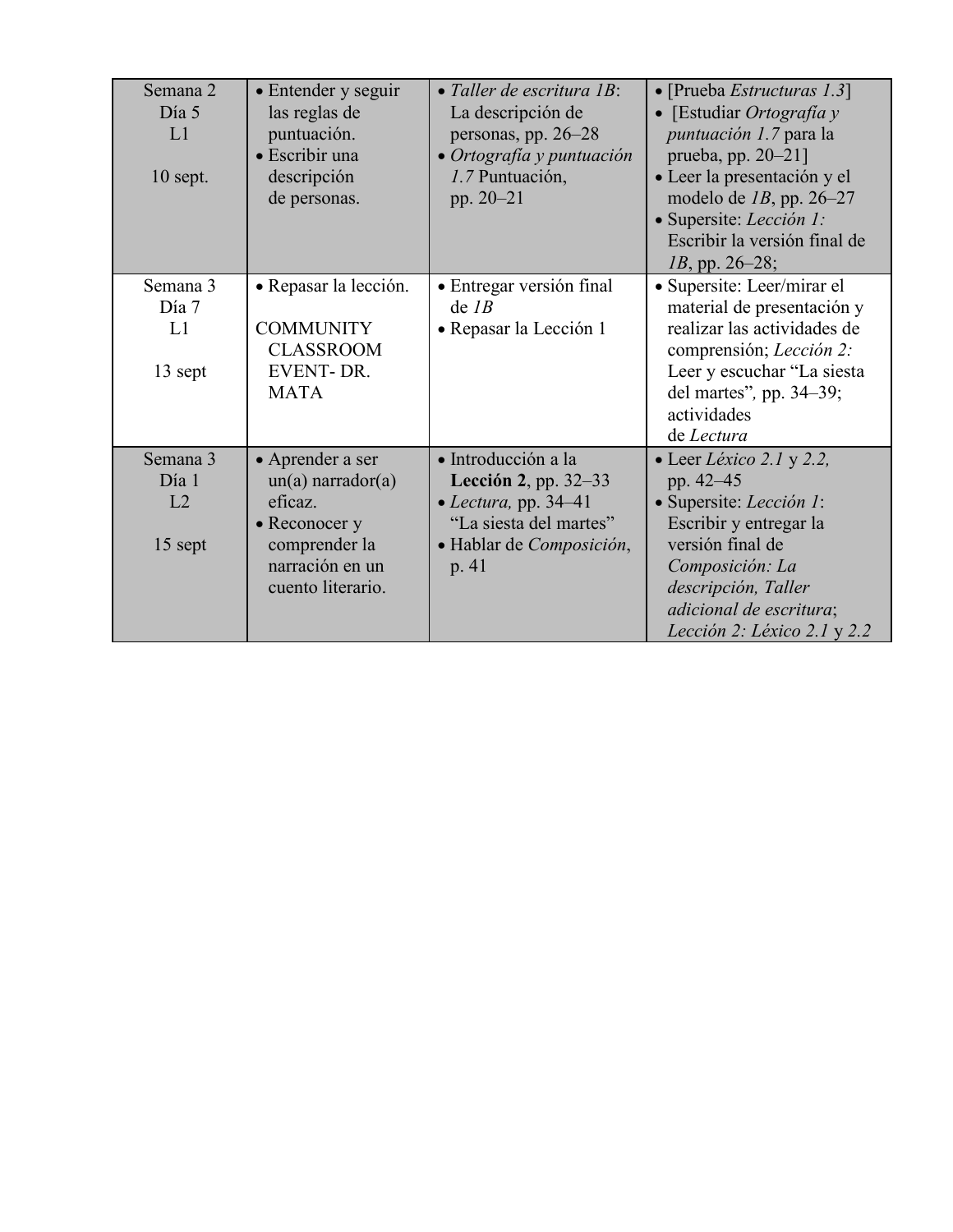| Semana 3<br>Día 2<br>L2<br>17 sept | • Aprender a ampliar<br>el vocabulario para<br>mejorar la escritura.<br>• Aprender el uso de<br>las expresiones<br>de tiempo.                 | $\bullet$ [Prueba de escritura]<br>• Léxico 2.1 Ampliar el<br>vocabulario: ser, estar,<br>haber, hacer, ir y<br>venir, pp. 42–43<br>$\bullet$ <i>Léxico 2.2</i> Expresiones<br>de tiempo, pp. 44–45                                   | • [Estudiar Léxico 2.1 y 2.2]<br>para las pruebas, pp. 42–45]<br>• Leer Estructuras 2.3,<br>pp. 46–49<br>· Supersite: Lección 2:<br>Estructuras 2.3                                                                                                                                          |
|------------------------------------|-----------------------------------------------------------------------------------------------------------------------------------------------|---------------------------------------------------------------------------------------------------------------------------------------------------------------------------------------------------------------------------------------|----------------------------------------------------------------------------------------------------------------------------------------------------------------------------------------------------------------------------------------------------------------------------------------------|
| Semana 4<br>Día 3<br>L2<br>20 sept | · Utilizar el tiempo<br>pasado para narrar<br>y describir.                                                                                    | $\bullet$ [Prueba <i>Léxico 2.1</i> ]<br>• [Prueba Léxico 2.2]<br>$\bullet$ Estructuras 2.3<br>Narrating in the past,<br>pp. 46-49                                                                                                    | · Escribir Act. 4, p. 49<br>• [Estudiar Estructuras 2.3<br>para la prueba, pp. 46–49]<br>• Leer Estructuras 2.4 y<br>Ortografía y puntuación 2.5,<br>pp. 50–54<br>• Supersite: <i>Lección 2:</i><br>Estructuras 2.4 y Ortografía<br>y puntuación 2.5                                         |
| Semana 4<br>Día 4<br>L2<br>22 sept | · Usar las cláusulas<br>adjetivales para<br>mejorar la escritura<br>narrativa.<br>• Utilizar y entender<br>la acentuación de<br>las palabras. | • Hablar de Act. 4 p. 49<br>$\bullet$ [Prueba <i>Estructuras</i> 2.3]<br>$\bullet$ Estructuras 2.4<br>Adjectival relative<br>clauses, pp. 50-52<br>• Ortografía y puntuación<br>2.5 Acentuación II:<br>Casos especiales,<br>pp. 53–54 | • [Estudiar Estructuras 2.4 y<br>Ortografía y puntuación 2.5<br>para las pruebas pp. 50–54]<br>• Leer Ortografía y<br>puntuación 2.6, pp. 55-57 y<br>la presentación y el modelo<br>de $2A$ , pp. 58-59<br>· Supersite: Lección 2:<br>Ortografía y puntuación<br>2.6; Taller de escritura 2A |
| Semana 4<br>Día 5<br>L2<br>24 sept | • Entender y seguir<br>las reglas de<br>puntuación.<br>· Escribir la narración<br>de un evento.                                               | • [Prueba Estructuras 2.4]<br>$\bullet$ [Prueba Ortografía y<br>puntuación 2.5]<br>· Ortografía y puntuación<br>2.6 Puntuación II,<br>pp. 55-57<br>• Taller de escritura 2A:<br>La narración de un<br>evento, pp. $58-60$             | • [Estudiar <i>Ortografia</i> $y$<br><i>puntuación 2.6</i> para la<br>prueba, pp. 55–57]<br>· Leer la presentación y el<br>modelo de $2B$ , pp. 61-62<br>· Supersite: Lección 2:<br>Escribir la versión final de<br>$2A$ , pp. 58–60                                                         |
| Semana 5<br>Día 6<br>L2<br>27 sept | · Escribir la narración<br>de un evento.                                                                                                      | $\bullet$ [Prueba <i>Ortografia</i> y<br>puntuación $2.6$<br>· Entregar versión final<br>de 2A                                                                                                                                        | • Supersite: Lección 2                                                                                                                                                                                                                                                                       |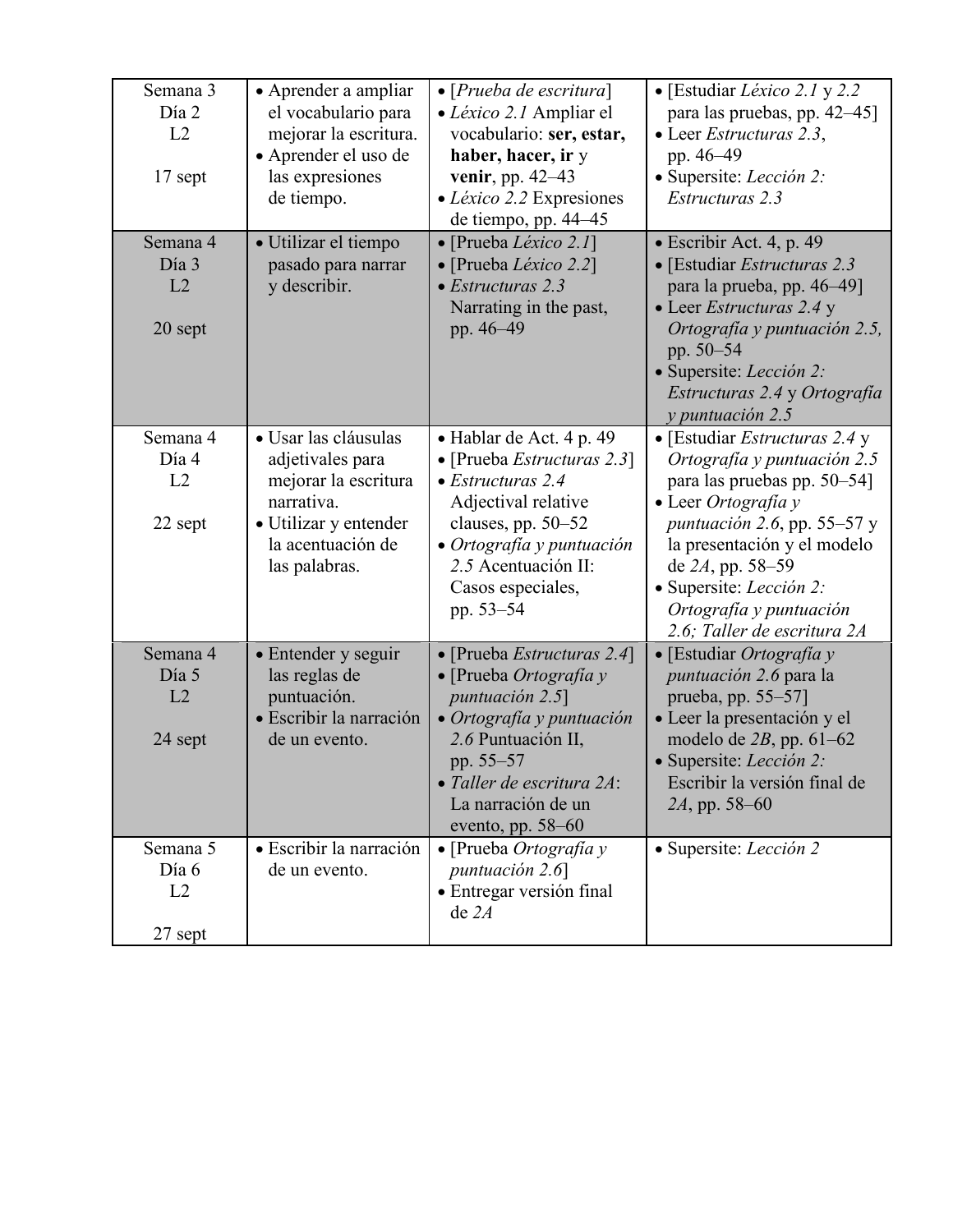| Semana 5<br>Día 7<br>L2<br>29 sept           | • Escribir una carta<br>de opinión.<br>· Repasar la lección.                                                                               | • Repasar la Lección 2                                                                                                                                                                                                                                         | · Supersite: Lección 2: Taller<br>adicional de escritura:<br>Leer/mirar el material de<br>presentación y realizar las<br>actividades de comprensión;<br>Lección 3: Leer y escuchar<br>"Una bandera rota y<br>embarrada", pp. 72-74;<br>actividades de Lectura |
|----------------------------------------------|--------------------------------------------------------------------------------------------------------------------------------------------|----------------------------------------------------------------------------------------------------------------------------------------------------------------------------------------------------------------------------------------------------------------|---------------------------------------------------------------------------------------------------------------------------------------------------------------------------------------------------------------------------------------------------------------|
| Semana 5<br>Día 1<br>L3                      | • Narrar hechos<br>históricos y<br>utilizarlos como                                                                                        | · Introducción a la<br>Lección 3, pp. 70-71<br>$\bullet$ Lectura, pp. 72-76                                                                                                                                                                                    | • Leer Léxico 3.1 y 3.2,<br>pp. 77–80<br>· Supersite: Lección 2:                                                                                                                                                                                              |
| 1 oct                                        | trasfondo para<br>compartir o<br>transmitir una<br>opinión.<br>• Reconocer y<br>comprender un<br>ensayo narrativo.                         | "Una bandera rota y<br>embarrada"<br>· Hablar de Composición,<br>p. 76                                                                                                                                                                                         | Escribir la versión final de<br>la actividad Composición:<br>La narración, Taller<br>adicional de escritura;<br>Lección 3: Léxico 3.1 y 3.2                                                                                                                   |
| Semana 6<br>Día 2<br>L <sub>3</sub><br>4 oct | · Aprender cómo<br>enlazar elementos<br>con conjunciones.<br>• Aprender el uso de<br>los gentilicios<br>y topónimos.                       | $\bullet$ [Prueba de escritura]<br>• Léxico 3.1 Las<br>conjunciones, pp. 77–78<br>· Léxico 3.2 Gentilicios y<br>topónimos, pp. 79-80                                                                                                                           | • [Estudiar Léxico 3.1 y 3.2]<br>para las pruebas, pp. 77-80]<br>• Leer Estructuras 3.3 y 3.4,<br>pp. $81 - 87$<br>· Supersite: Lección 3:<br>Estructuras 3.3 y 3.4                                                                                           |
| Semana 6<br>Día 3<br>L3<br>6 oct             | • Usar construcciones<br>pasivas en la<br>escritura.<br>• Hacer predicciones<br>y expresar<br>suposiciones.                                | $\bullet$ [Prueba <i>Léxico 3.1</i> ]<br>• [Prueba <i>Léxico</i> 3.2]<br>• Estructuras 3.3 Passive<br>constructions, pp. $81-84$<br>$\bullet$ <i>Estructuras</i> 3.4 The<br>future and the<br>conditional, pp. 85-87                                           | • Escribir Act. 4, p. 84<br>• [Estudiar <i>Estructuras</i> 3.3 y<br>3.4 para las pruebas<br>pp. 81-87]<br>$\bullet$ Leer Ortografía y<br>puntuación 3.5 y 3.6,<br>pp. 88-91<br>· Supersite: Lección 3:<br>Ortografía y puntuación 3.5<br>$y$ 3.6              |
| Semana 6<br>Día 4<br>L3<br>8 oct             | • Utilizar y entender<br>la acentuación de<br>las palabras.<br>· Entender la función<br>y el uso de las citas<br>directas e<br>indirectas. | · Hablar de Act. 4, p. 84<br>• [Prueba <i>Estructuras</i> 3.3]<br>• [Prueba Estructuras 3.4]<br>• Ortografía y puntuación<br>3.5 Acentuación III: Los<br>diptongos y los hiatos,<br>pp. 88–89<br>$\bullet$ Ortografía y puntuación<br>3.6 Las citas, pp. 90–91 | • [Estudiar Ortografía y<br><i>puntuación</i> 3.5 y 3.6 para<br>las pruebas, pp. $88-91$ ]<br>· Leer la presentación y el<br>modelo de $3A$ , pp. 92-93                                                                                                       |
| Semana 7<br>Día 5<br>L3<br>11 oct            | · Escribir la narración<br>de un evento<br>histórico.                                                                                      | $\bullet$ [Prueba <i>Ortografia</i> y<br>puntuación 3.5]<br>$\bullet$ [Prueba Ortografía y<br>puntuación 3.6]                                                                                                                                                  | • Leer la presentación y el<br>modelo de $3B$ , pp. 96-97<br>· Supersite: Lección 3: Taller<br>de escritura 3B                                                                                                                                                |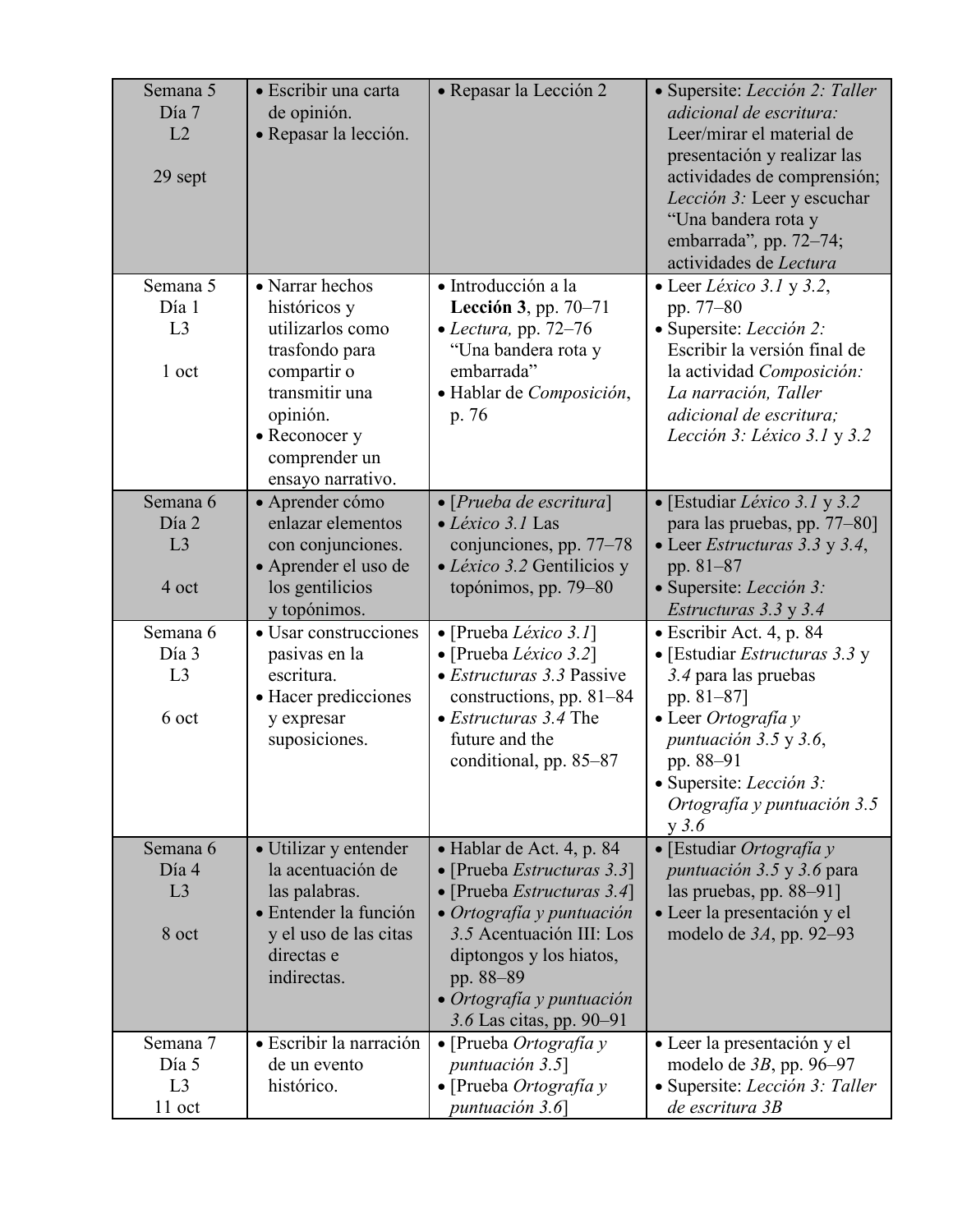| Semana 7<br>Día 6<br>L <sub>3</sub><br>13 oct | • Escribir un ensayo<br>narrativo.                   | • Taller de escritura 3B:<br>El ensayo narrativo,<br>pp. 96-98                             | • Supersite: <i>Lección</i> 3:<br>Escribir la versión final de<br>3B, pp. 96–98; Taller de<br>escritura 3C; Taller<br>adicional de escritura:<br>completar la actividad                                                                                                                                               |
|-----------------------------------------------|------------------------------------------------------|--------------------------------------------------------------------------------------------|-----------------------------------------------------------------------------------------------------------------------------------------------------------------------------------------------------------------------------------------------------------------------------------------------------------------------|
|                                               |                                                      |                                                                                            | de Vocabulario                                                                                                                                                                                                                                                                                                        |
| Semana 7<br>Día 7<br>L <sub>3</sub><br>15 oct | · Escribir un<br>editorial.<br>• Repasar la lección. | · Entregar versión final<br>de 3B<br>• Repasar la Lección 3                                | · Supersite: Lección 3: Taller<br><i>adicional de escritura:</i><br>Leer/mirar el material de<br>presentación y realizar las<br>actividades de comprensión;<br>Lección 4: Leer y escuchar<br>"La prohibición silenciosa<br>de los móviles en los<br>colegios españoles", pp.<br>$104-106$ ; actividades<br>de Lectura |
|                                               |                                                      | Semana 8 (18-22 oct): Estudiar/repasar Examen de medio semestre: miércoles 20 octubre. Día |                                                                                                                                                                                                                                                                                                                       |
|                                               |                                                      | feriado 22/10                                                                              |                                                                                                                                                                                                                                                                                                                       |
| Semana 9<br>Día 1                             | • Lograr exposiciones                                | · Introducción a la                                                                        | • Leer Léxico 4.1 y 4.2,                                                                                                                                                                                                                                                                                              |
| L4                                            | claras, concisas y<br>comprensibles.                 | <b>Lección 4</b> , pp. $102-103$<br>• Lectura, pp. $104-108$                               | pp. 109-113<br>• Supersite: Lección 3:                                                                                                                                                                                                                                                                                |
|                                               | · Reconocer cómo se                                  | "La prohibición                                                                            | Escribir y entregar la                                                                                                                                                                                                                                                                                                |
| 25 oct                                        | presenta la                                          | silenciosa de los móviles                                                                  | versión final de la actividad                                                                                                                                                                                                                                                                                         |
|                                               | información en                                       | en los colegios                                                                            | Composición: El ensayo                                                                                                                                                                                                                                                                                                |
|                                               | una exposición.                                      | españoles"                                                                                 | narrativo, Taller adicional                                                                                                                                                                                                                                                                                           |
|                                               |                                                      | · Hablar de Composición,                                                                   | de escritura; Lección 4:                                                                                                                                                                                                                                                                                              |
|                                               |                                                      | p. 108                                                                                     | <i>Léxico 4.1</i> y 4.2                                                                                                                                                                                                                                                                                               |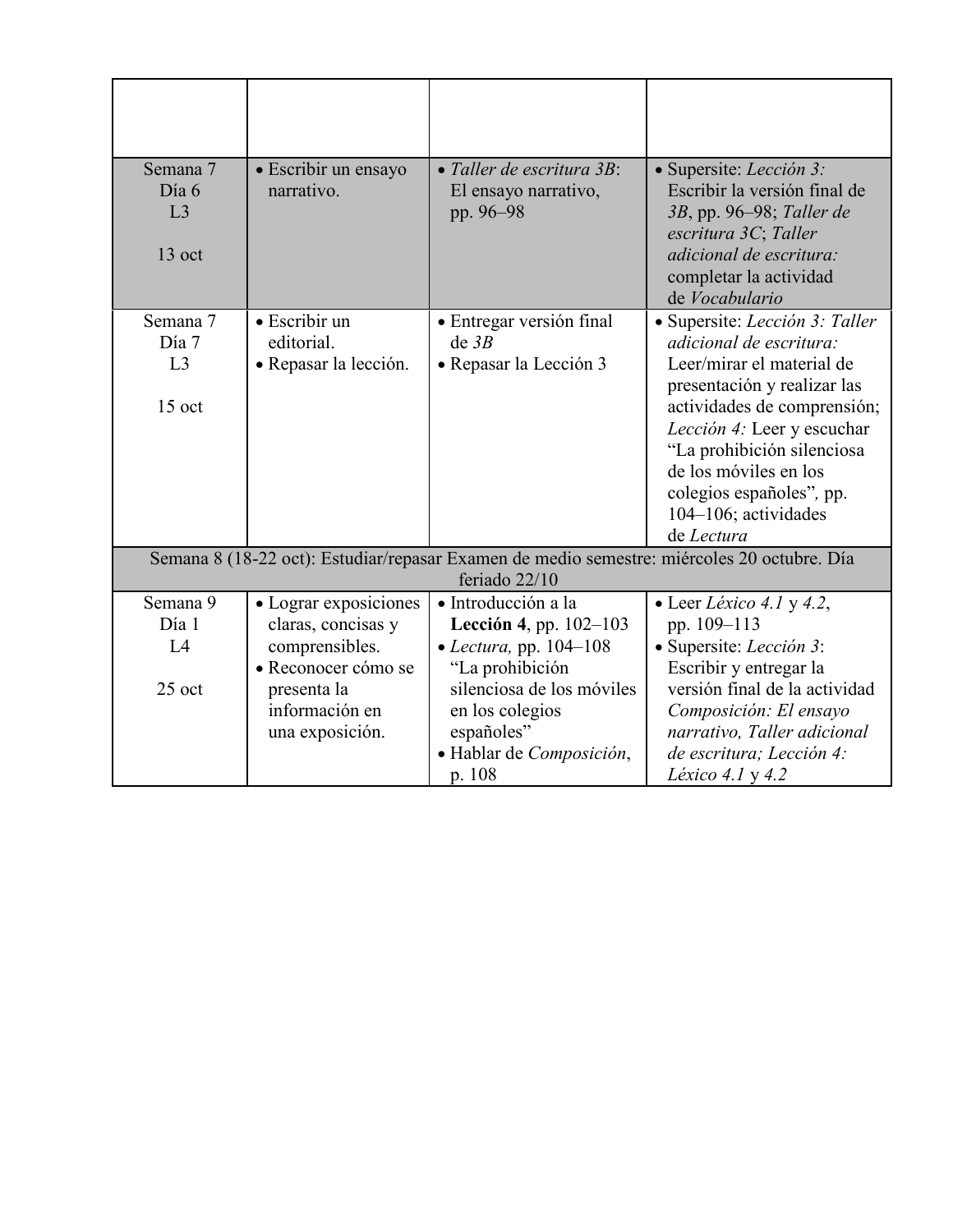| Semana 9<br>Día 2<br>IA<br>$27$ oct | • Aprender el uso de<br>las expresiones de<br>transición.<br>• Reconocer los<br>sufijos y su función<br>lingüística. | $\bullet$ [Prueba de escritura]<br>• Léxico 4.1 Expresiones<br>de transición,<br>pp. 109-110<br>• Léxico 4.2 Los sufijos,<br>pp. 111-113               | • [Estudiar <i>Léxico 4.1</i> y 4.2<br>para las pruebas,<br>pp. 109-113]<br>• Leer Estructuras 4.3,<br>pp. 114-117<br>· Supersite: Lección 4:<br>Estructuras 4.3                                                                          |
|-------------------------------------|----------------------------------------------------------------------------------------------------------------------|--------------------------------------------------------------------------------------------------------------------------------------------------------|-------------------------------------------------------------------------------------------------------------------------------------------------------------------------------------------------------------------------------------------|
| Semana 9<br>Día 3<br>L4<br>29 oct   | · Utilizar el infinitivo<br>y el participio en<br>la escritura.                                                      | • [Prueba Léxico 4.1]<br>• [Prueba Léxico 4.2]<br>$\bullet$ Estructuras 4.3<br>Infinitives and<br>participles, pp. 114-117                             | • [Estudiar Estructuras 4.3]<br>para la prueba, pp. 114-117]<br>• Leer <i>Estructuras</i> 4.4, pp.<br>118-123; Ortografía y<br>puntuación 4.5, pp. 124-127<br>· Supersite: Lección 4:<br>Estructuras 4.4 y Ortografía<br>y puntuación 4.5 |
| Semana 10<br>Día 4<br>L4<br>1 nov   | · Usar el subjuntivo<br>en la escritura.<br>• Escribir los<br>números colectivos,<br>ordinales y<br>fraccionarios.   | • [Prueba Estructuras 4.3]<br>$\bullet$ Estructuras 4.4<br>Subjunctive,<br>pp. 118-123<br>• Ortografía y puntuación<br>4.5 Los números,<br>pp. 124-127 | • [Estudiar Estructuras 4.4 y<br>Ortografía y puntuación 4.5<br>para las pruebas,<br>pp. 120-127]<br>· Leer la presentación y el<br>modelo de $4A$ , pp. 128-130                                                                          |
| Semana 10<br>Día 5<br>L4<br>3 nov   | • Usar el subjuntivo<br>en la escritura.                                                                             | • [Prueba Estructuras 4.4]<br>• [Prueba Ortografia y<br>puntuación 4.5]                                                                                |                                                                                                                                                                                                                                           |
| Semana 10<br>Día 6<br>L4<br>5 nov   | · Escribir un ensayo<br>de opinión                                                                                   | · Taller de escritura 4C:<br>El ensayo de opinión,<br>pp. 135-137<br>· Leer la presentación y el<br>modelo de $4C$ , pp. 135-<br>136                   | • Leer la presentación y el<br>modelo de 4C, pp. 135-136<br>· Supersite: Lección 4: Taller<br>de escritura 4C; Taller<br>adicional de escritura:<br>completar la actividad<br>de Vocabulario                                              |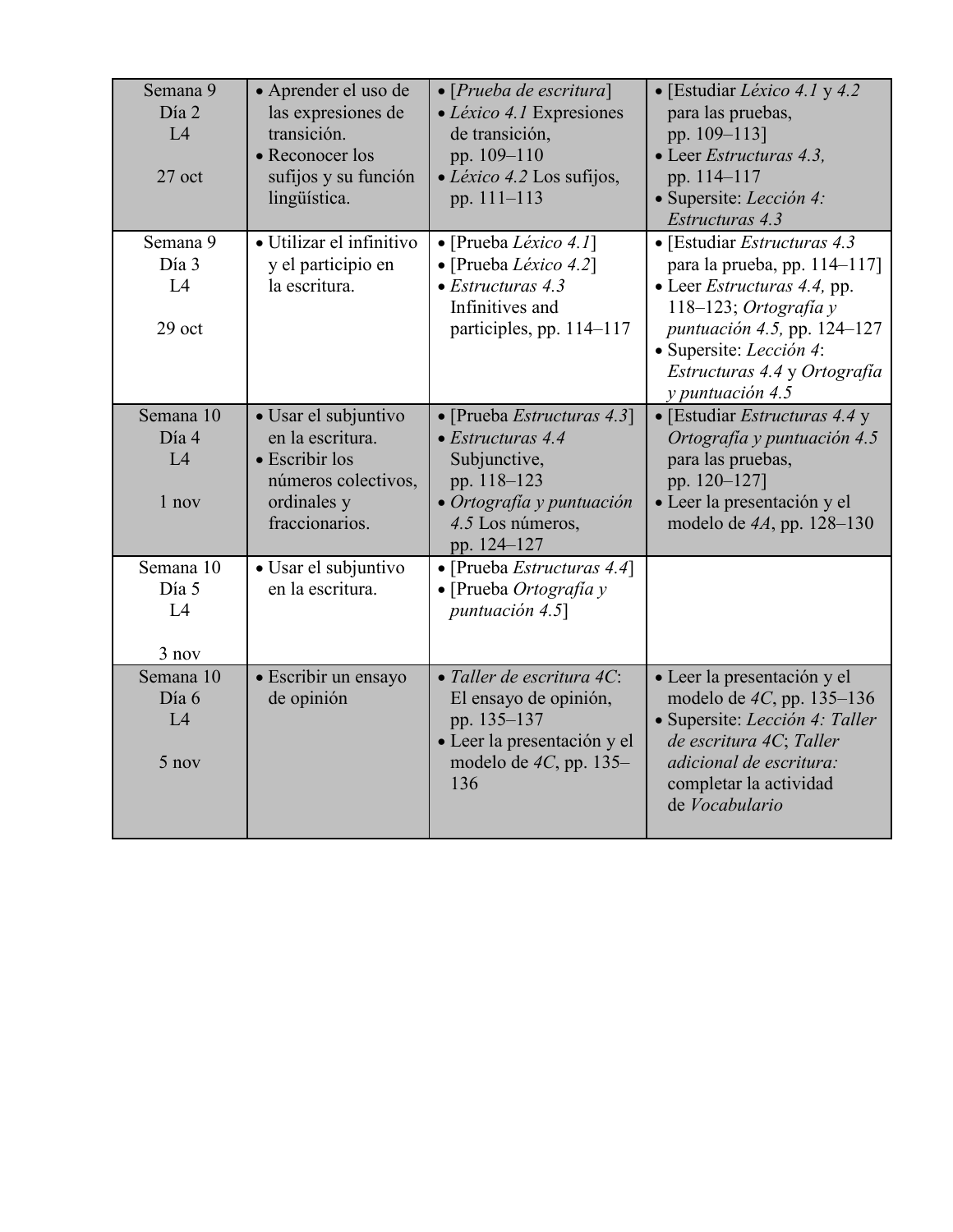| Semana 11<br>Día 7<br>L4<br>8 nov                | • Escribir un ensayo<br>de opinión.<br>• Repasar la lección.                                                                                          | · Taller de escritura 4C:<br>El ensayo de opinión,<br>pp. 135-137<br>• Repasar la Lección 4                                                                                                           | · Supersite: Lección 4:<br>Escribir la versión final de<br>4C, pp. 135–137; Taller<br>adicional de escritura:<br>Leer/mirar el material de<br>presentación y realizar las<br>actividades de comprensión;<br>Lección 5: Leer "La<br>civilización del<br>espectáculo", pp. 140–145;<br>actividades de Lectura                          |
|--------------------------------------------------|-------------------------------------------------------------------------------------------------------------------------------------------------------|-------------------------------------------------------------------------------------------------------------------------------------------------------------------------------------------------------|--------------------------------------------------------------------------------------------------------------------------------------------------------------------------------------------------------------------------------------------------------------------------------------------------------------------------------------|
| Semana 11<br>Día 1<br>L <sub>5</sub><br>$10$ nov | • Reconocer y<br>comprender<br>los textos<br>argumentativos y<br>cómo escribirlos.<br>• Reconocer el<br>argumento del/de la<br>$\text{escritor}(a)$ . | · Entregar versión final<br>$de\ 4C$<br>· Introducción a la<br>Lección 5, pp. 138-139<br>$\bullet$ Lectura, pp. 140–144<br>"La civilización del<br>espectáculo"<br>· Hablar de Composición,<br>p. 144 | • Supersite: Taller adicional<br>de escritura; Lección 5:<br><i>Léxico</i> 5.1 y 5.2<br>• Leer Léxico 5.1 y 5.2,<br>pp. 145-148                                                                                                                                                                                                      |
| Semana 11<br>Día 2<br>L <sub>5</sub><br>12 nov   | • Reconocer los<br>cognados falsos.<br>• Reconocer los<br>prefijos y su<br>función lingüística.                                                       | $\bullet$ [ <i>Prueba de escritura</i> ]<br>$\bullet$ <i>Léxico</i> 5.1 Cognados<br>falsos, pp. 145-146<br>• Léxico 5.2 Los prefijos,<br>pp. 147–148                                                  | • [Estudiar <i>Léxico</i> 5.1 y 5.2<br>para las pruebas,<br>pp. 145–148]<br>$\bullet$ Leer Léxico 5.3 y<br>Estructuras 5.4,<br>pp. 149-155<br>• Supersite: Lección 5: Léxico<br>5.3 y Estructuras 5.4                                                                                                                                |
| Semana 12<br>Día 3<br>L <sub>5</sub><br>$15$ nov | • Conocer los verbos<br>seguidos de<br>preposición.<br>· Usar el subjuntivo<br>en la escritura.                                                       | • [Prueba <i>Léxico</i> 5.1]<br>• [Prueba Léxico 5.2]<br>• Léxico 5.3 Verbos<br>seguidos de preposición,<br>pp. 149-151<br>$\bullet$ <i>Estructuras</i> 5.4 The<br>subjunctive II,<br>pp. 152-155     | • [Estudiar <i>Léxico</i> 5.3 y<br>Estructuras 5.4 para la<br>prueba, pp. 149–155]<br>• Leer <i>Estructuras</i> 5.5,<br>pp. 156–158<br>• Leer <i>Estructuras</i> 5.6, pp.<br>159–161; Ortografía y<br>puntuación 5.7, pp. 162-163<br>· Supersite: Lección 5:<br>Estructuras 5.5, Estructuras<br>5.6 y Ortografía y<br>puntuación 5.7 |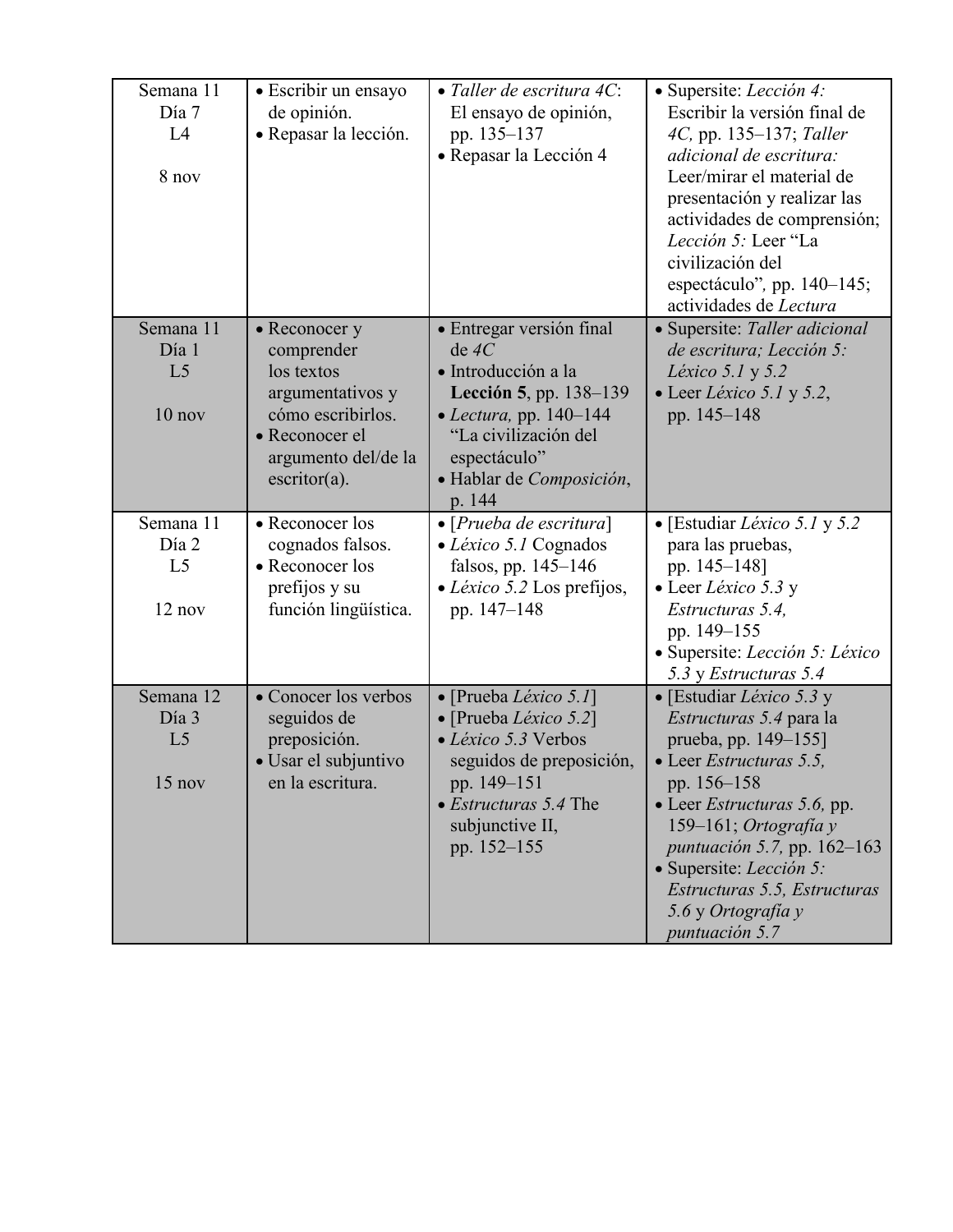| Semana 12<br>Día 4<br>L <sub>5</sub><br>$17$ nov | · Usar el pronombre<br>se en<br>construcciones<br>reflexivas y<br>recíprocas.<br>• Utilizar el se<br>impersonal.<br>• Expresar acciones<br>condicionales.<br>• Reconocer las<br>palabras<br>compuestas. | • [Prueba <i>Léxico</i> 5.3]<br>$\bullet$ [Prueba <i>Estructuras</i> 5.4]<br>$\bullet$ <i>Estructuras</i> 5.5 Other<br>uses of se, pp. $156-158$<br>• Estructuras 5.6 Si<br>clauses, pp. 159-161<br>• Ortografía y puntuación<br>5.7 Palabras<br>compuestas,<br>pp. 162-163 | • [Estudiar <i>Estructuras</i> 5.5 y<br>5.6, Ortografía y puntuación<br>5.7 para las pruebas,<br>pp. 156-163]<br>· Leer la presentación y el<br>modelo de 5A, pp. 164-165<br>· Supersite: Lección 5: Taller<br>de escritura 5A                                                                            |
|--------------------------------------------------|---------------------------------------------------------------------------------------------------------------------------------------------------------------------------------------------------------|-----------------------------------------------------------------------------------------------------------------------------------------------------------------------------------------------------------------------------------------------------------------------------|-----------------------------------------------------------------------------------------------------------------------------------------------------------------------------------------------------------------------------------------------------------------------------------------------------------|
|                                                  |                                                                                                                                                                                                         | 18 nov. COMMUNITY CLASSROOM DINNER 5:30PM CITY HEIGHTS                                                                                                                                                                                                                      |                                                                                                                                                                                                                                                                                                           |
| Semana 12<br>Día 5<br>L <sub>5</sub><br>19 nov   | • Escribir un ensayo<br>argumentativo.                                                                                                                                                                  | • Taller de escritura 5A El<br>ensayo argumentativo,<br>pp. 164-165                                                                                                                                                                                                         | • [Prueba Estructuras 5.5]<br>• [Prueba Estructuras 5.6]<br>• [Prueba Ortografía y<br>puntuación $5.7$                                                                                                                                                                                                    |
| Semana 13<br>Día 6<br>$L5-6$<br>22 nov           | · Desarrollar el<br>conocimiento del<br>ensayo académico y<br>la crítica.<br>· Entender una crítica<br>literaria                                                                                        | · Entregar versión final<br>de $5A$<br>· Introducción a la<br>Lección 6, pp. 174-175<br>$\bullet$ <i>Lectura</i> , pp. 176–180<br>"Sujetos en el margen:<br>representaciones de los<br>indígenas en la pintura"<br>· Hablar de Composición,<br>p. 180                       | · Supersite: Lección 5:<br>Leer/mirar el material de<br>presentación y realizar las<br>actividades de comprensión;<br>Lección 6: Leer y escuchar<br>"Sujetos en el margen:<br>representaciones de los<br>indígenas en la pintura", pp.<br>176-180; actividades<br>de Lectura<br>$\bullet$ Léxico 6.1, 6.2 |
| Semana 13<br>24-26 nov<br>Días feriados          | Día de acción de<br>gracias                                                                                                                                                                             |                                                                                                                                                                                                                                                                             |                                                                                                                                                                                                                                                                                                           |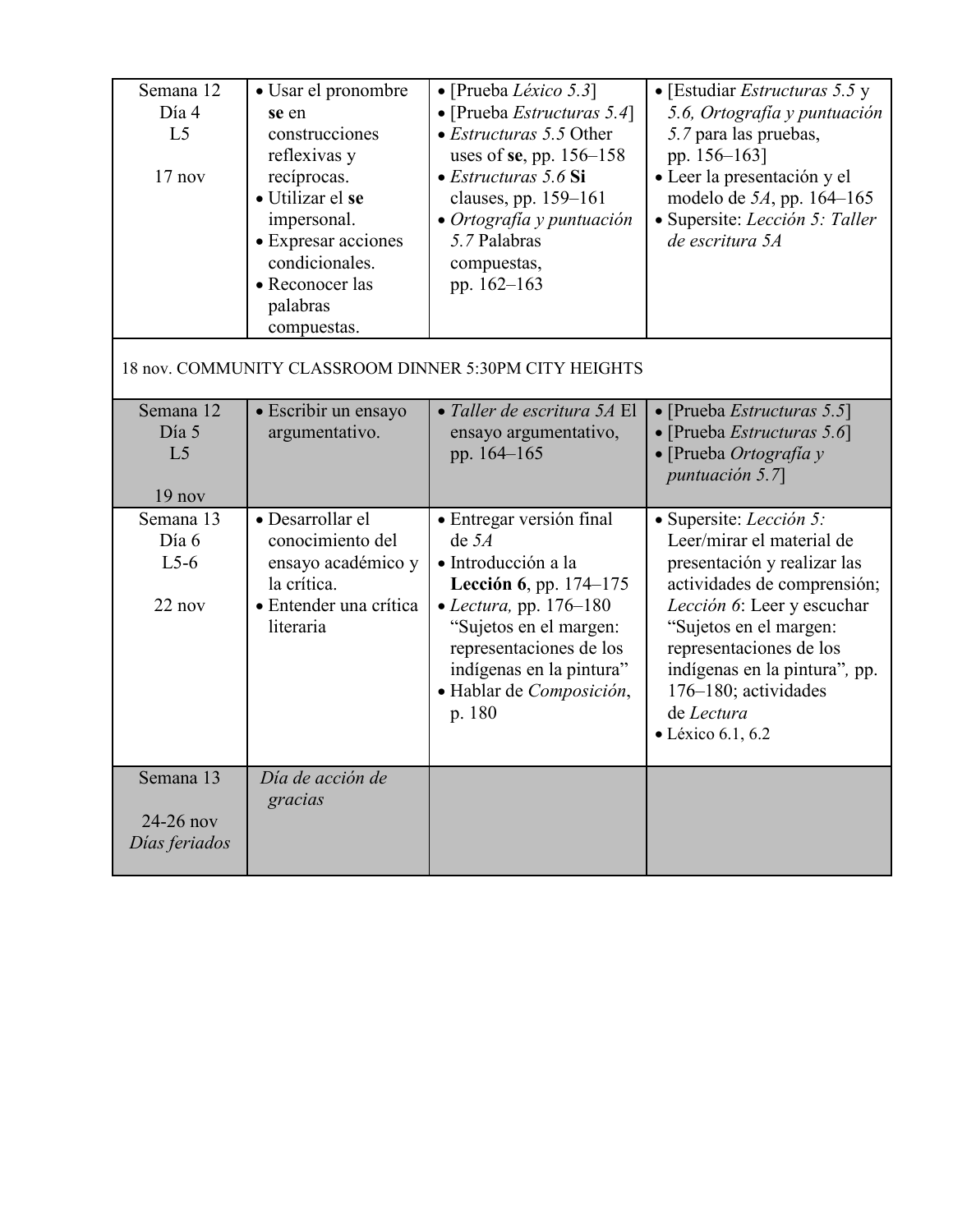| Semana 13          |                                            |                                                                   |                                                                  |
|--------------------|--------------------------------------------|-------------------------------------------------------------------|------------------------------------------------------------------|
| $24-26$ nov        |                                            |                                                                   |                                                                  |
| Días feriados      |                                            |                                                                   |                                                                  |
| Semana 14<br>Día 2 | • Conocer los verbos<br>y expresiones para | $\bullet$ [Prueba de escritura]<br>· Léxico 6.1 Verbos y          | · [Estudiar Léxico 6.1 y 6.2<br>para las pruebas,                |
| L6                 | indicar cambios.<br>• Comprender y usar    | expresiones para indicar<br>cambios, pp. $181-183$                | pp. 181-186]<br>• Leer Léxico 6.3 y                              |
| 29 nov             | el lenguaje                                | · Léxico 6.2 El lenguaje                                          | <i>Estructuras</i> $6.4$ pp. 187–192                             |
|                    | académico.                                 | académico, pp. 184-186                                            | · Supersite: Lección 6: Léxico<br>6.3 y Estructuras 6.4          |
| Semana 14          | • Entender el uso de                       | $\bullet$ [Prueba <i>Léxico 6.1</i> ]                             | • [Estudiar <i>Léxico</i> 6.3 y                                  |
| Día 3<br>L6        | los anglicismos.<br>• Comprender y usar    | $\bullet$ [Prueba <i>Léxico 6.2</i> ]<br>$\bullet$ Léxico 6.3 Los | <i>Estructuras</i> 6.4 para la<br>prueba, pp. 187-192]           |
|                    | las perífrasis                             | anglicismos,                                                      | $\bullet$ Leer <i>Estructuras</i> 6.5, pp.                       |
| 1 dic              | verbales.                                  | pp. 187-188                                                       | 193-196; Ortografía y                                            |
|                    | • Entender y usar los<br>verbos modales.   | • Estructuras 6.4 Verbal<br>periphrases and modal                 | <i>puntuación</i> 6.6, pp. 197-198<br>· Supersite: Lección 6:    |
|                    |                                            | verbs, pp. 189-192                                                | Estructuras 6.5 y Ortografía                                     |
| Semana 14          |                                            |                                                                   | y puntuación 6.6<br>$\bullet$ [Estudiar <i>Estructuras</i> 6.5 y |
| Día 4              | · Entender y usar el<br>discurso directo e | · [Prueba Léxico 6.3]<br>• [Prueba Estructuras 6.4]               | Ortografía y puntuación 6.6                                      |
| L <sub>6</sub>     | indirecto.                                 | $\bullet$ Estructuras 6.5                                         | para las pruebas,                                                |
| 3 dic              | • Utilizar notas y<br>referencias          | Reported speech,<br>pp. 193-196                                   | pp. 193-198]                                                     |
|                    | bibliográficas.                            | · Ortografía y puntuación                                         |                                                                  |
|                    |                                            | 6.6 Notas y referencias<br>bibliográficas,                        |                                                                  |
|                    |                                            | pp. 197-198                                                       |                                                                  |
| Semana 15          |                                            | • [Prueba <i>Estructuras</i> 6.5]                                 | · Leer la presentación y el                                      |
| Día 5              |                                            | $\bullet$ [Prueba Ortografía y                                    | modelo de $6C$ , pp. 206-209                                     |
| L <sub>6</sub>     |                                            | puntuación 6.6                                                    | · Supersite: Lección 6: Taller<br>de escritura 6C                |
| 6 dic              |                                            |                                                                   |                                                                  |